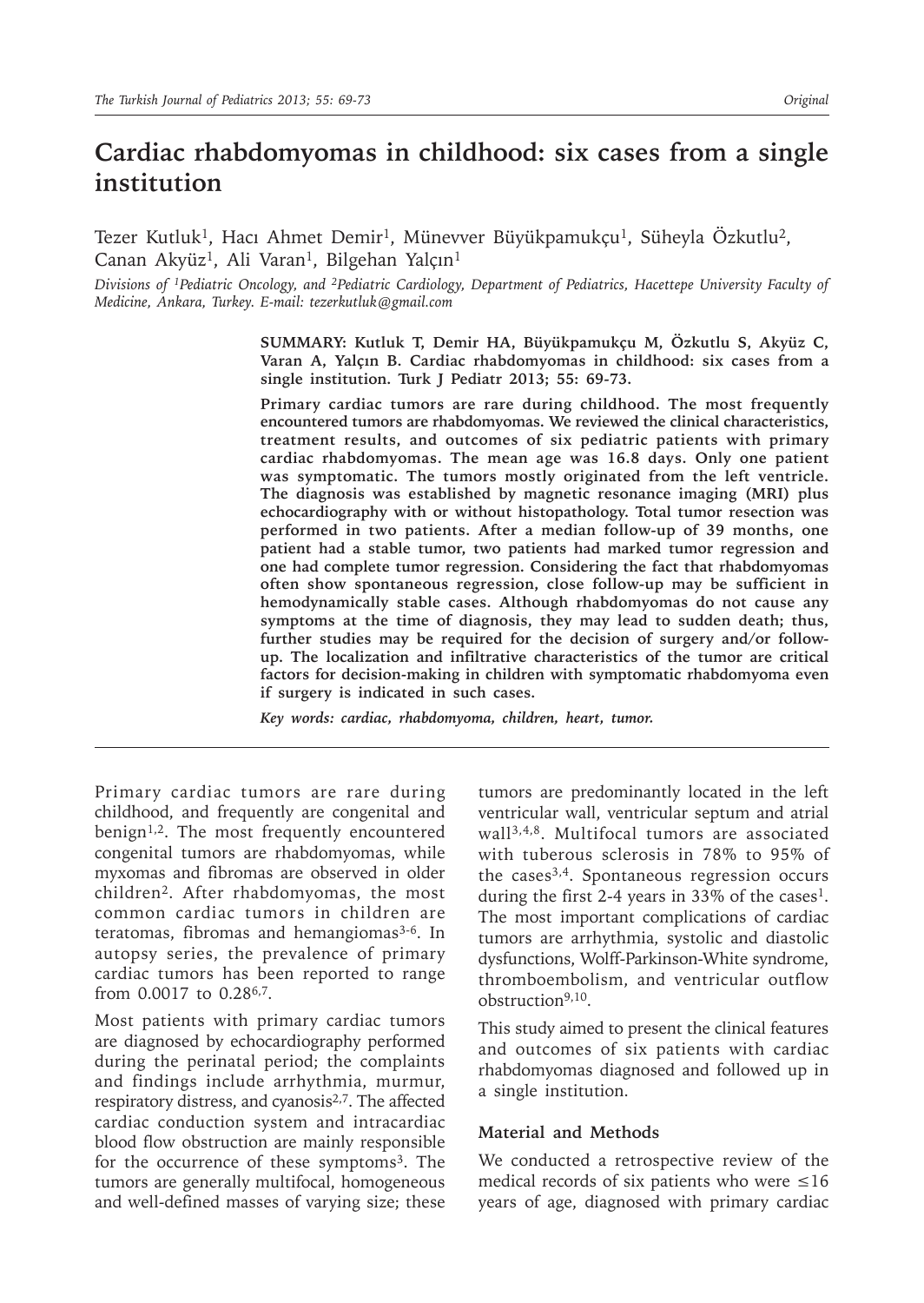tumors, who were treated at our center between January 2002 and January 2012.

Demographic characteristics and physical findings on admission were recorded. The findings of radiological examinations such as chest radiography, computed tomography (CT), magnetic resonance imaging (MRI), and echocardiography (ECHO) were evaluated. All surgical interventions and associated complications and long-term follow-up results of the patients were recorded.

## **Results**

Six (0.3%) of 2200 children with pediatric tumors were diagnosed with primary cardiac rhabdomyomas at our center between 2002 and 2012. The mean age of the cases was  $16.8 \pm 10$ days (median: 20 days; range: 1-30); the female to male ratio was 4:2. Clinical characteristics, treatment results and outcomes of these six patients are summarized in Table I.

Only one patient had complaints at presentation. One of the cases was diagnosed incidentally by prenatal ultrasonography. The tumors mostly originated from the left ventricle (Table I).

The tumor was multifocal in one patient. One patient (Case 5) had a right ventricular mass extending to the right atrium. Another patient (Case 4) with a left ventricular mass had cardiac blood flow obstruction, and ECHO showed that the mass extended to the left atrium. While chest radiographs were normal in four patients, cardiomegaly was observed in two patients. Diagnostic studies are presented in Table I, and the diagnosis was established by MRI plus ECHO with or without histopathology. One patient (Case 3) also had a massive pericardial effusion. Another patient (Case 4) had tuberous sclerosis and epilepsy.

Clinically important arrhythmias were present in two patients (Case 1 and Case 6). Case 1 had ventricular tachycardia (VT) and Case 6 had bradycardia. Both arrhythmias were due to tumor infiltration. VT was treated with antiarrhythmic medications. Transesophageal electrophysiological study was done for the evaluation of bradycardia. An emergent total tumor resection was performed due to persistence of bradycardia. However, bradycardia was not corrected after surgery,

| Case           | Age<br>(days)/<br>Sex | Symptoms                                     | Site                                           | Methods of<br>diagnosis                     | Surgery                     | Follow-up (month)/<br>Outcome |
|----------------|-----------------------|----------------------------------------------|------------------------------------------------|---------------------------------------------|-----------------------------|-------------------------------|
| 1              | 1/F                   | Arrhythmia                                   | Left and<br>right<br>ventricle<br>(multifocal) | $ECHO + MRI$                                | NP                          | 126/Alive                     |
| $\overline{2}$ | 10/M                  | Dyspnea,<br>central<br>cyanosis,<br>groaning | Left<br>ventricle                              | <b>ECHO</b><br>$+$ CT $+$<br>Histopathology | Biopsy                      | 89/Alive                      |
| 3              | 30/M                  | Prenatal<br>ultrason<br>ography              | Left<br>ventricle                              | $ECHO + MRI$                                | NP                          | 22/Alive                      |
| $\overline{4}$ | 20/F                  | Murmur                                       | Left<br>ventricle                              | $ECHO +$<br>$MRI +$<br>Histopathology       | Total<br>tumor<br>resection | 39/Alive                      |
| 5              | 20/F                  | Murmur                                       | Right<br>ventricle                             | $ECHO + MRI$                                | <b>NP</b>                   | $4/Died*$                     |
| 6              | 20/F                  | Bradycardia                                  | Right<br>ventricle                             | $ECHO +$<br>$MRI +$<br>Histopathology       | Total<br>tumor<br>resection | Died after operation          |

F: Female. M: Male. NP: Not performed. ECHO: Echocardiography. MRI: Magnetic resonance imaging. CT: Computed tomography. \*: Sudden death at home after discharge.

**Table I.** Clinical Characteristics, Treatments, and Outcomes of the Patients with Cardiac Rhabdomyomas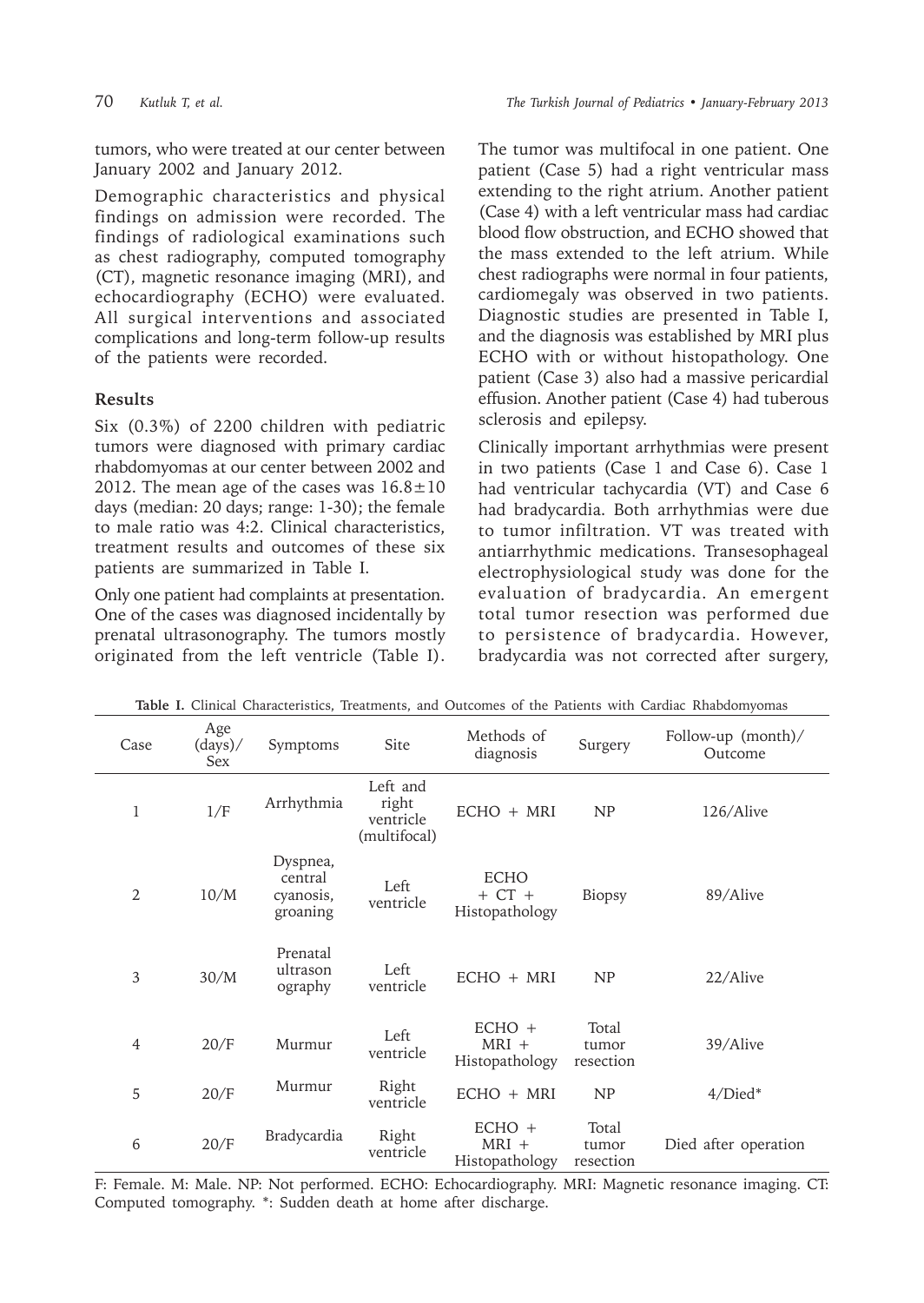and a dual chamber pacemaker was inserted. The patient died due to cardiac insufficiency after the operation.

Diagnosis of rhabdomyoma was established by open biopsy in three patients. The other three patients were diagnosed by clinical and radiological findings. All of the cases were diagnosed during the last 10 years. Total tumor resection was performed by open heart surgery in two patients. One is still alive after 39 months (Case 4), while the other (Case 6) died during the postoperative period due to bradycardia. One patient (Case 2) underwent only biopsy due to the diffuse infiltration of the myocardium by the mass. This patient was under follow-up for 89 months. Two of three patients who were diagnosed clinically and radiologically (Cases 1 and 3) survived, while Case 5 died at home after discharge. Survivals and outcomes are presented in Table I. After a median follow-up of 39 months (range: 4-126 months), one patient had a stable tumor, two patients had marked tumor regression and one patient had complete tumor regression.

### **Discussion**

Primary cardiac tumors are rare in childhood and are often benign<sup>1</sup>. The prevalence of cardiac tumors has been reported to be less than  $0.32\%$  in all ages<sup>4</sup>. Only 10% of the cases in children display a malignant character<sup>6</sup>. Rhabdomyomas are the most common cardiac tumors in childhood and comprise 45-75% of the cases<sup>9</sup>. Identification of only six cases in a 10-year period at our center highlights the rarity of these tumors in children. As a major reference center, the cases with cardiac rhabdomyomas constituted 0.3% of the total 2200 childhood cancer cases. The rate of cases with cardiac rhabdomyomas found in the present study was in parallel with those reported in the literature. On the other hand, the fact that all of our cases were diagnosed after the year 2000 may be associated with the use of modern prenatal and postnatal imaging techniques as well as the lack of referral to oncology centers.

Most of the cases with cardiac rhabdomyomas are asymptomatic, and they may present with arrhythmias, murmurs, convulsions as a finding of tuberous sclerosis, findings of intracardiac blood flow obstruction, or problems associated

with the respiratory system<sup>3,11-14</sup>. Murmurs and arrhythmias were found in most of our patients, and the mass was diagnosed by prenatal ultrasonography in one child.

Echocardiography, CT and MRI are noninvasive methods to diagnose cardiac tumors<sup>5</sup>. Chest radiography is only helpful to show cardiomegaly, and electrocardiography is critical to show the presence of arrhythmias. In our study, tumors were confirmed by ECHO and MRI in five patients and by ECHO and CT in one patient. MRI is preferred since there is no risk of radiation and the mass can be better visualized. We consider that the combined use of ECHO and MRI will highly suggest the diagnosis of cardiac rhabdomyomas. The diagnosis was confirmed histopathologically in three children operated due to the symptoms caused by the mass. The fact that chest radiographs showed cardiomegaly in two patients but were normal in the other cases suggests that ECHO or cardiac MRI should be performed in symptomatic cases, even if a chest radiograph appears normal in these patients.

It was reported in the literature that  $21\%^{15}$ , 24%11, 33%12, 36%16, 46%14, and 55%2 of the cases with cardiac rhabdomyoma were diagnosed by prenatal ultrasonography. These ratios reported in the literature have shown a gradual increase in recent years; this may be due to the technological developments and increased experience in prenatal ultrasonography. Considering that the median age was 20 days in the present study, all were congenital cases; however, only one patient was diagnosed by prenatal ultrasonography. This may suggest that there could be a lack of knowledge and awareness in prenatal diagnosis; however, one must also note that the number of the cases was low in the present study.

Approximately half of rhabdomyomas have been reported to be associated with tuberous sclerosis2,15. One case in our study was associated with tuberous sclerosis. Unlike the rhabdomyomas observed in tuberous sclerosis, the tumor was a solitary lesion in this child. This low ratio may have resulted from the small sample size of the present study. In the literature, the primary tumor has been reported to be of ventricular origin<sup>2</sup>, and the tumors in all cases of our study were of ventricular origin, mostly in the left. Another finding in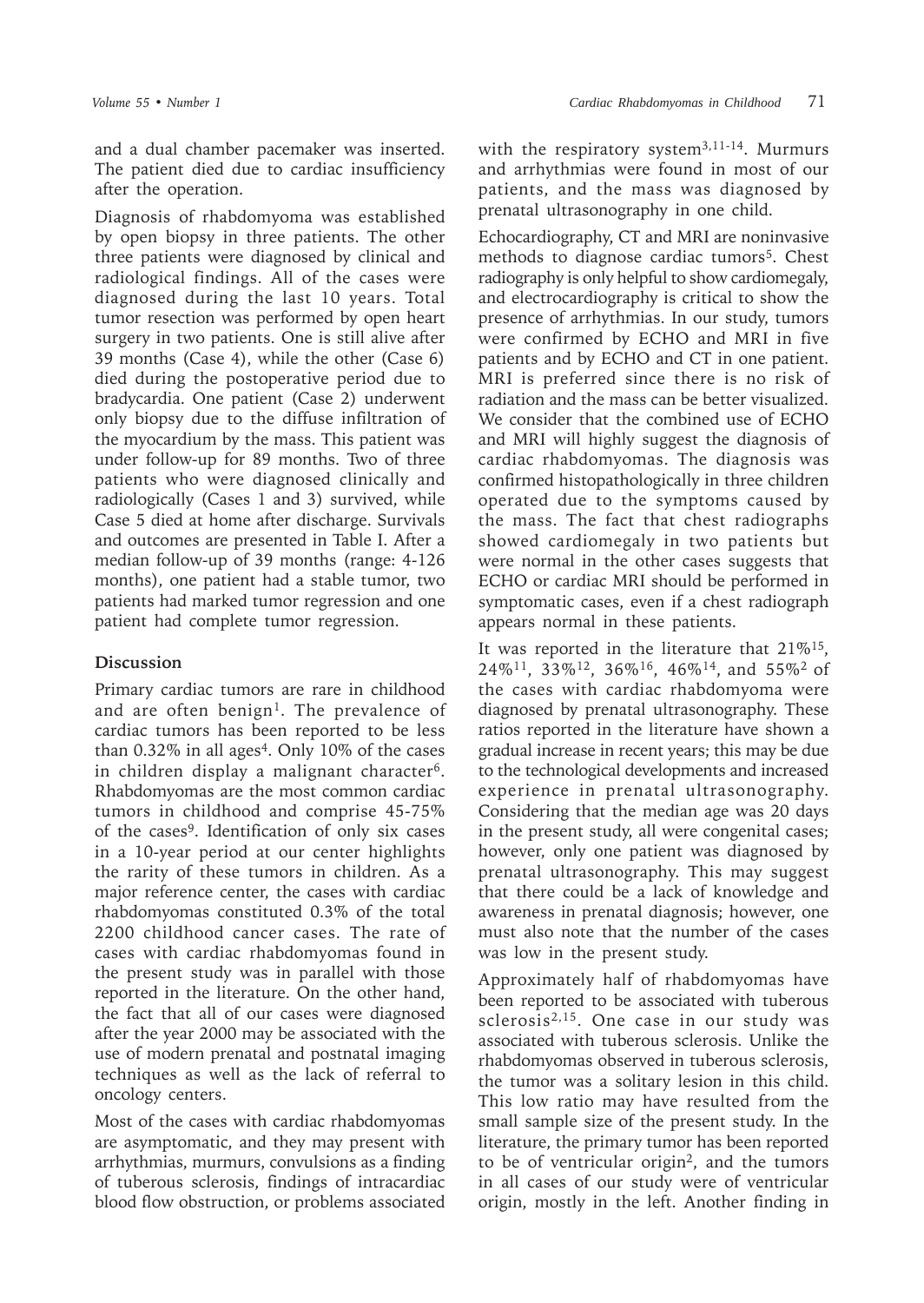parallel with the literature was the spontaneous regression of rhabdomyomas<sup>12,14,15</sup>. In the follow-up period, complete regression was observed in one of our patients, while two patients showed tumor regression of more than 50%; the tumor remained stable in one patient.

One patient died suddenly on the 4th day after discharge. She presented with a murmur, and a right ventricular mass was identified. Followup is advised since there is no hemodynamic dysfunction. In the literature, as well as in our center, surgery is not usually recommended in patients with normal hemodynamics due to the possibility of spontaneous regression of rhabdomyomas<sup>1,3,5,8,9</sup>. However, the case presented herein indicates that a decision for surgery should be taken cautiously. In the literature, a similar case was reported, who was admitted with syncope, diagnosed to have cardiac rhabdomyoma and died during the preparations for surgery<sup>17</sup>. Moreover, Cina et al.18 reported that of the 103 primary benign cardiac tumors that caused sudden death, 9 (8.7%) were rhabdomyomas.

Case 2 in the present study was important from a radiological point of view. This patient was admitted with findings of cardiac insufficiency; a left ventricular mass was identified. However, during the operation, it was found that the mass had diffuse infiltrative characteristics; thus, a biopsy was performed and the operation was ended. The patient is still alive with no complications. In this patient, cardiac insufficiency most probably resulted from the decreases in the contractility and compliance of the left ventricle due to the infiltration of the left ventricle by the mass. Surgery was also decided for this patient; however, resection was impossible because of the characteristics of the mass. Though rhabdomyomas are benign tumors, they may pose a risk due to their localization in the heart and their infiltrative characteristics. Therefore, close follow-up of these tumors, which are also considered hamartomatous lesions<sup>17</sup>, during the regression process is of importance.

Another important point is that some tumors may cause malignant arrhythmias leading to sudden cardiac death<sup>19,20</sup>. Miyake et al.<sup>20</sup> reported that 16% (17/106) of primary cardiac rhabdomyomas caused significant arrhythmias. They also reported that 24% of all 173 primary cardiac tumors were associated with significant arrhythmias. Surgical resection and/or antiarrhythmic medication is the main treatment strategy for these patients. In the present study, one patient died due to bradycardia, and the other was treated with short-term use of antiarrhythmic drugs.

Although the main treatment for cardiac tumors is surgical resection, suitability of the patients for general anesthesia, their hemodynamic status and postoperative intensive care conditions are of utmost importance. In addition, the quality of the care during the first months may affect the prognosis of the disease, since these tumors show spontaneous regression in approximately 50% of the cases<sup>13</sup>.

In this study, none of our patients experienced any complications such as arrhythmia, thromboembolism, or ventricular dysfunction during the follow-up.

In conclusion, primary cardiac tumors in childhood are rare, and rhabdomyoma is the most common. Considering the fact that rhabdomyomas often show spontaneous regression, close follow-up is sufficient in hemodynamically stable cases. Although rhabdomyomas do not cause any symptoms at the time of diagnosis, they may lead to sudden death; thus, a good clinical evaluation is critical for the decision of surgery and/or follow-up. Another important issue is that suitability for surgical operation should be assessed in detail in some symptomatic rhabdomyoma cases due to the localization of the tumor and its infiltrative characteristics, even if there is an indication for a surgical operation. Sharing the experience in rare tumors is essential for the best medical care for those with this kind of rare tumor.

#### **REFERENCES**

- 1. Karnak I, Alehan D, Ekinci S, Buyukpamukcu N. Cardiac rhabdomyoma as an unusual mediastinal mass in a newborn. Pediatr Surg Int 2007; 23: 811-814.
- 2. Thomas-de-Montpreville V, Nottin R, Dulmet E, Serraf A. Heart tumors in children and adults: clinicopathological study of 59 patients from a surgical center. Cardiovasc Pathol 2007; 16: 22-28.
- 3. Freedom RM, Lee KJ, MacDonald C, Taylor G. Selected aspects of cardiac tumors in infancy and childhood. Pediatr Cardiol 2000; 21: 299-316.